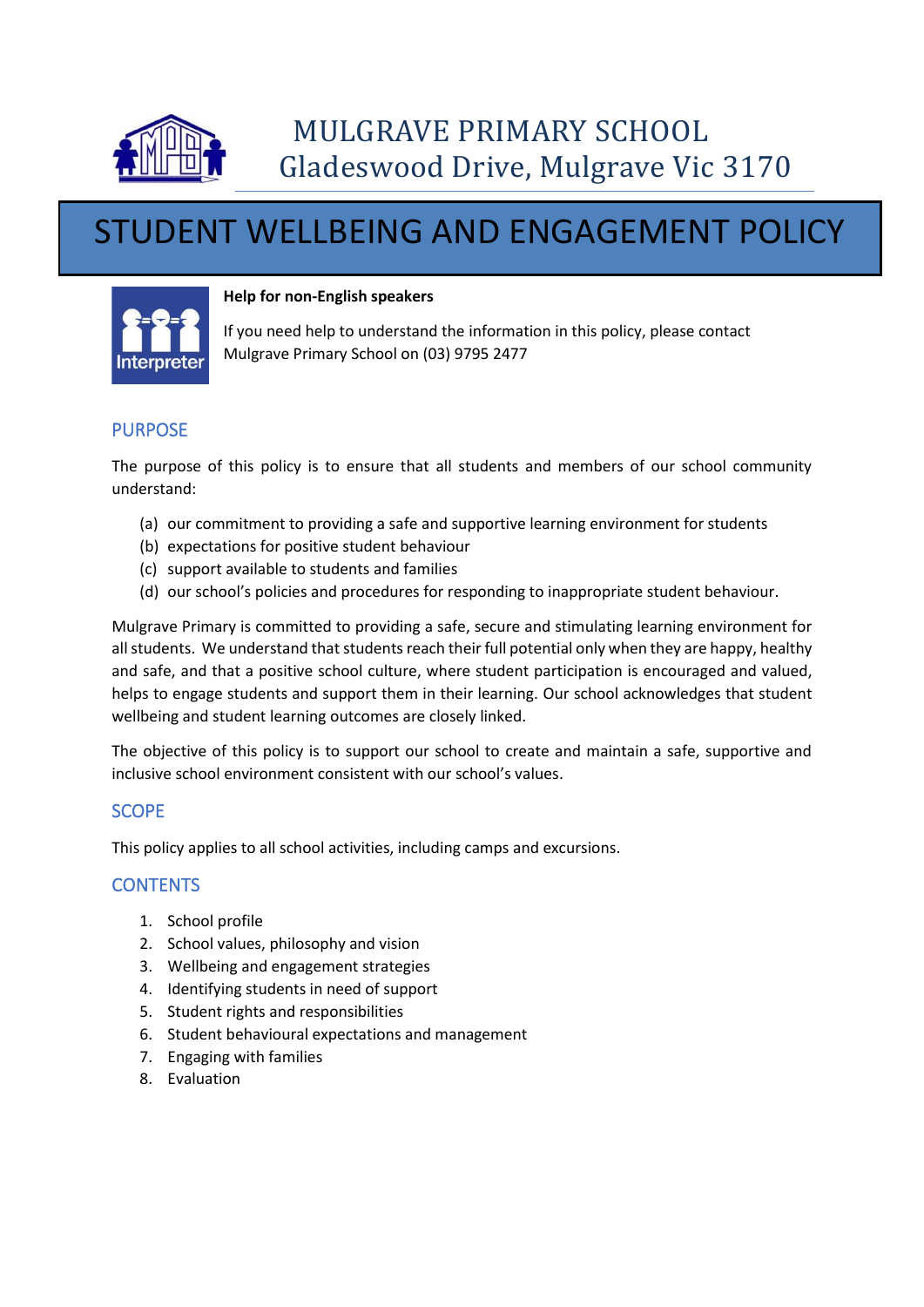## **POLICY**

## 1. School profile

Established in 1879, Mulgrave Primary School is set on beautiful, spacious grounds and brings a proud history and tradition blended with 21<sup>st</sup> century teaching and learning best practice. Our school boasts a strong sense of 'community'. Teachers, parents, and students work together to ensure that we offer the best teaching and learning opportunities for all our students. Our quality programs seek to identify the individual learning needs of every child and teach accordingly so that all students are provided with the opportunity to reach their individual potential. We offer a broad range of timetabled Specialist programs including STEM (Science, Technology, Engineering & Mathematics), Physical Education, Music, Visual and Performing Arts and Spanish. The school is very well resourced with ample computer technology and curriculum resources to meet the needs of all our students through a collaborative approach to teaching and learning.

We have an enrolment of 460 students in 2022, with 20 grades, 40 teaching and education support staff, and a part time student wellbeing officer. Our school is culturally diverse with 23% of families having a language background other than English (LOTE), over 20 different languages are spoken at home.

Our school offers a warm learning environment where every student is catered for. Our aim is to engage every child at their point of need and to work with parents to deliver excellent academic outcomes each and every year.

Our school vision, created by students, staff and parents, is:

To nurture a collaborative environment that enhances knowledge and supports social, emotional, and academic growth; maximising our potential to become effective members of our learning community.

## 2. School values, philosophy and vision

Mulgrave Primary Schools vision is "To nurture a collaborative, engaging and resilient environment that enhances knowledge and supports social, emotional and academic growth; maximising our potential to become effective members of our learning community." We endeavour to create a child safe organisation where children and young people are safe and feel safe and a school culture that provides policies and procedures that support the school's approach to the Child Safe Standards.

At Mulgrave Primary School we promote the following core values which reflect the beliefs we hold about how children learn, how our school operates and how we each relate to each other.

*MOTIVATED* - Approach all tasks with a positive, enthusiastic attitude and a belief that you can be a great learner.

*PERSISTENT* - Never give up, even when things are challenging.

*SUCCESSFUL* - At MPS, we are proud of our school, we work hard, are honest, tolerant, persistent and motivated.

In addition to the values, the school sets out the following rules that Students, staff and members of our school community are encouraged to live and demonstrate; they are respect, safety, listen, responsibility and resilience. These are defined as:

*RESPECT* – Always show respect for yourself and others, accepting everybody equally and remembering our manners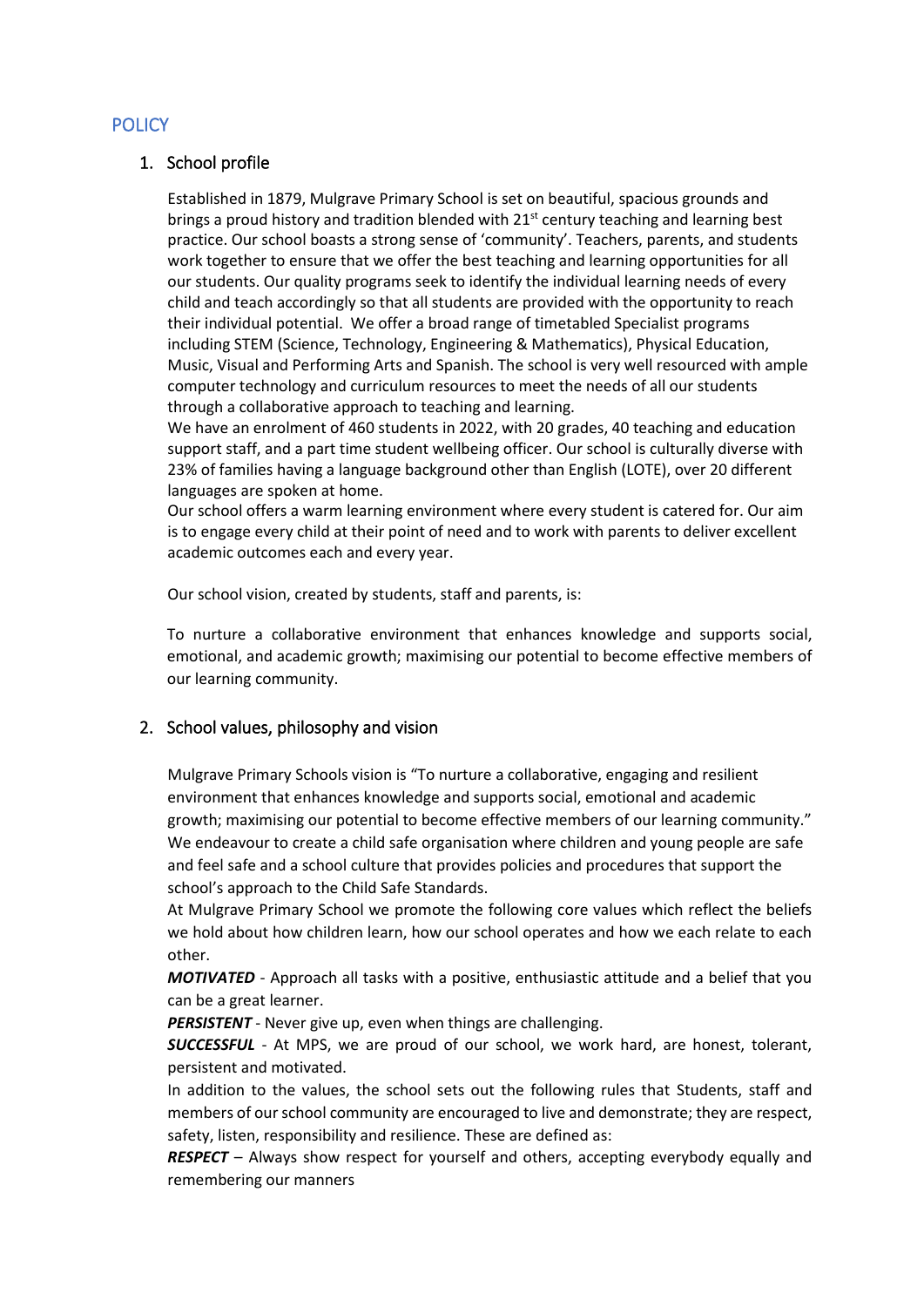*SAFETY* – Be aware of what is around you at all times and behave, learn, and play in a safe manner.

*LISTEN* – listen attentively to you teachers and peers at all times.

*RESPONSIBILITY* – Always take ownership of your behaviour words and actions and realise that your choices impact on others.

*RESILIENCE* – Being able to cope with challenging situations and make good choices.

## Wellbeing and engagement strategies

At Mulgrave Primary school we aim to enhance the learning climate to support all students to maximise their learning potential. Our focus is to provide a Positive Climate for Learning by Empowering students and building school pride. We are able to do this by empowering students through active student voice, leadership, and agency. Building school pride and connectedness by developing active partnerships that promote and celebrate school culture and achievement. As well as creating meaningful partnerships with students, parents and carers to maximise student learning.

Mulgrave Primary School has developed a range of strategies to promote engagement, positive behaviour and respectful relationships for all students in our school. We acknowledge that some students may need extra social, emotional or educational support at school, and that the needs of students will change over time as they grow and learn.

A summary of the universal (whole of school), targeted (year group specific) and individual engagement strategies used by our school is included below:

#### Universal

- high and consistent expectations of all staff, students and parents and carers
- prioritise positive relationships between staff and students, recognising the fundamental role this plays in building and sustaining student wellbeing
- creating a culture that is inclusive, engaging and supportive
- welcoming all parents/carers and being responsive to them as partners in learning
- analysing and being responsive to a range of school data such as attendance, Attitudes to School Survey, parent survey data, student management data and school level assessment data
- delivering the Victorian curriculum in an engaging way
- teachers at Mulgrave Primary School use a Gradual release of responsibility instructional framework to ensure an explicit, common and shared model of instruction is used to ensure that evidenced-based, high yield teaching practices are incorporated into all lessons
- teachers at Mulgrave Primary School adopt a broad range of teaching and assessment approaches to effectively respond to the diverse learning styles, strengths and needs of our students and follow the standards set by the Victorian Institute of Teaching
- our school's Statement of Values are incorporated into our curriculum and promoted to students, staff and parents so that they are shared and celebrated as the foundation of our school community
- carefully planned transition programs to support students moving into different stages of their schooling
- positive behaviour and student achievement is acknowledged in the classroom, and formally in school assemblies and communication to parents
- monitor student attendance and implement attendance improvement strategies at a wholeschool, cohort and individual level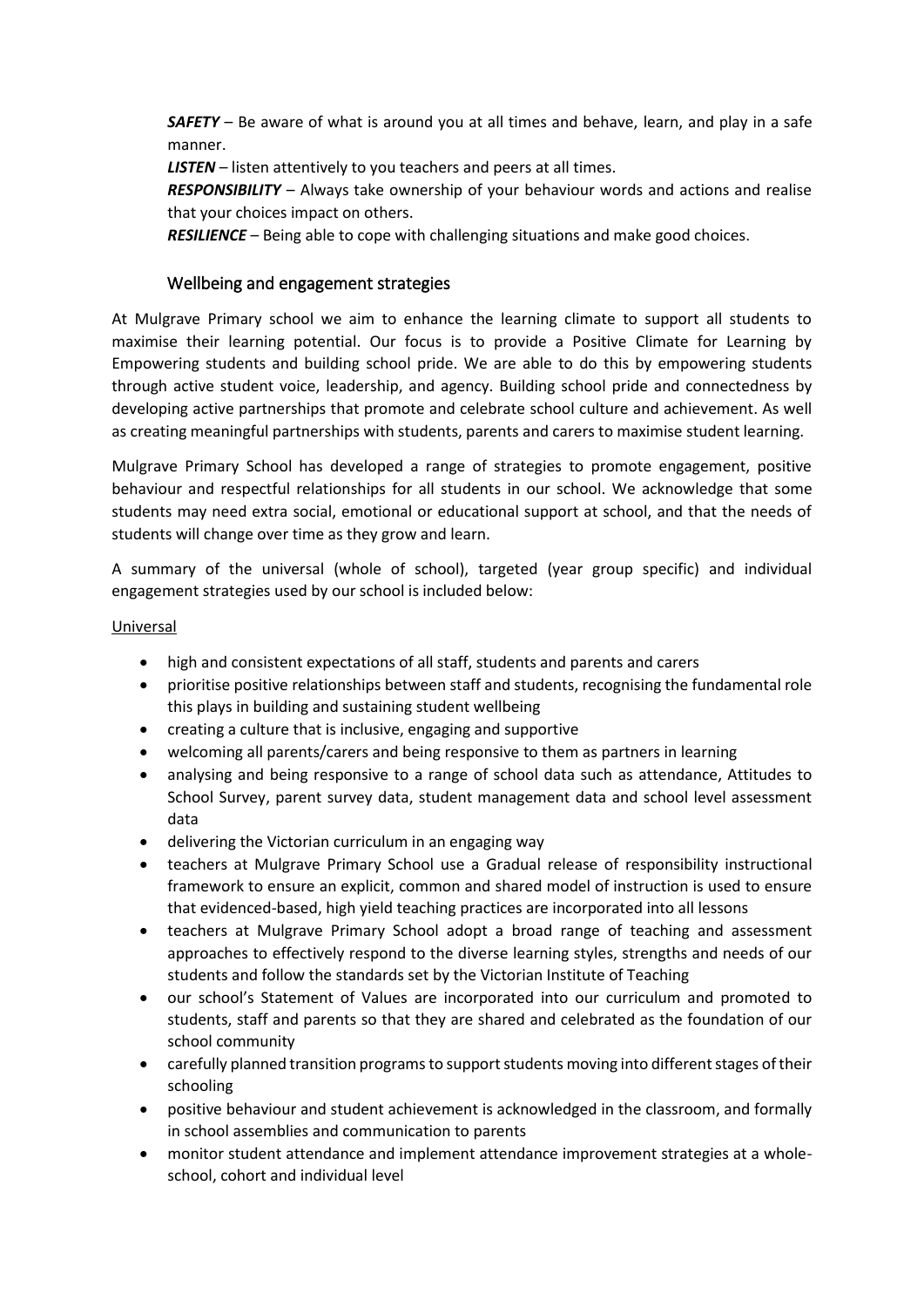- students have the opportunity to contribute to and provide feedback on decisions about school operations through the Student Representative Council and other forums including year group meetings and Peer Support Groups. Students are also encouraged to speak with their teachers, Year Level Coordinator, Assistant Principal and Principal whenever they have any questions or concerns.
- create opportunities for cross—age connections amongst students through school plays, athletics, music programs and peer support programs
- All students are welcome to self-refer to the Student Wellbeing Coordinator, School Nurse, Year Group Leaders, Assistant Principal and Principal if they would like to discuss a particular issue or feel as though they may need support of any kind. We are proud to have an 'open door' policy where students and staff are partners in learning
- *we engage in school wide positive behaviour support with our staff and students, which includes programs such as:*
	- o *Resilience Project*
- Mulgrave Primary School liaises with external providers to deliver opportunities for student inclusion (i.e. sports teams, clubs, recess and lunchtime activities)
- buddy programs, peers support programs

#### *Targeted*

- each year group has a Year Group Coordinator, a senior teacher responsible for their year, who monitors the health and wellbeing of students in their year, and act as a point of contact for students who may need additional support
- all students who are operating well above or well below the expected level, have an Individual Learning Plan that is updated on a needs basis
- The student wellbeing coordinator and year group coordinators will undertake health promotion and social skills development in response to needs identified by student wellbeing data, classroom teachers or other school staff each year
- staff will apply a trauma-informed approach to working with students who have experienced trauma

#### *Individual*

- Student Support Groups, see: [http://www.education.vic.gov.au/school/principals/spag/participation/pages/supportgroup](http://www.education.vic.gov.au/school/principals/spag/participation/pages/supportgroups.aspx) [s.aspx](http://www.education.vic.gov.au/school/principals/spag/participation/pages/supportgroups.aspx)
- Individual Learning Plan and Behaviour Support Plan
- Program for Students with Disabilities
- referral to Student Welfare Coordinator and Student Support Services
- referral to ChildFirst, Headspace, Navigator

Mulgrave Primary School implements a range of strategies that support and promote individual engagement. These can include:

• building constructive relationships with students at risk or students who are vulnerable due to complex individual circumstances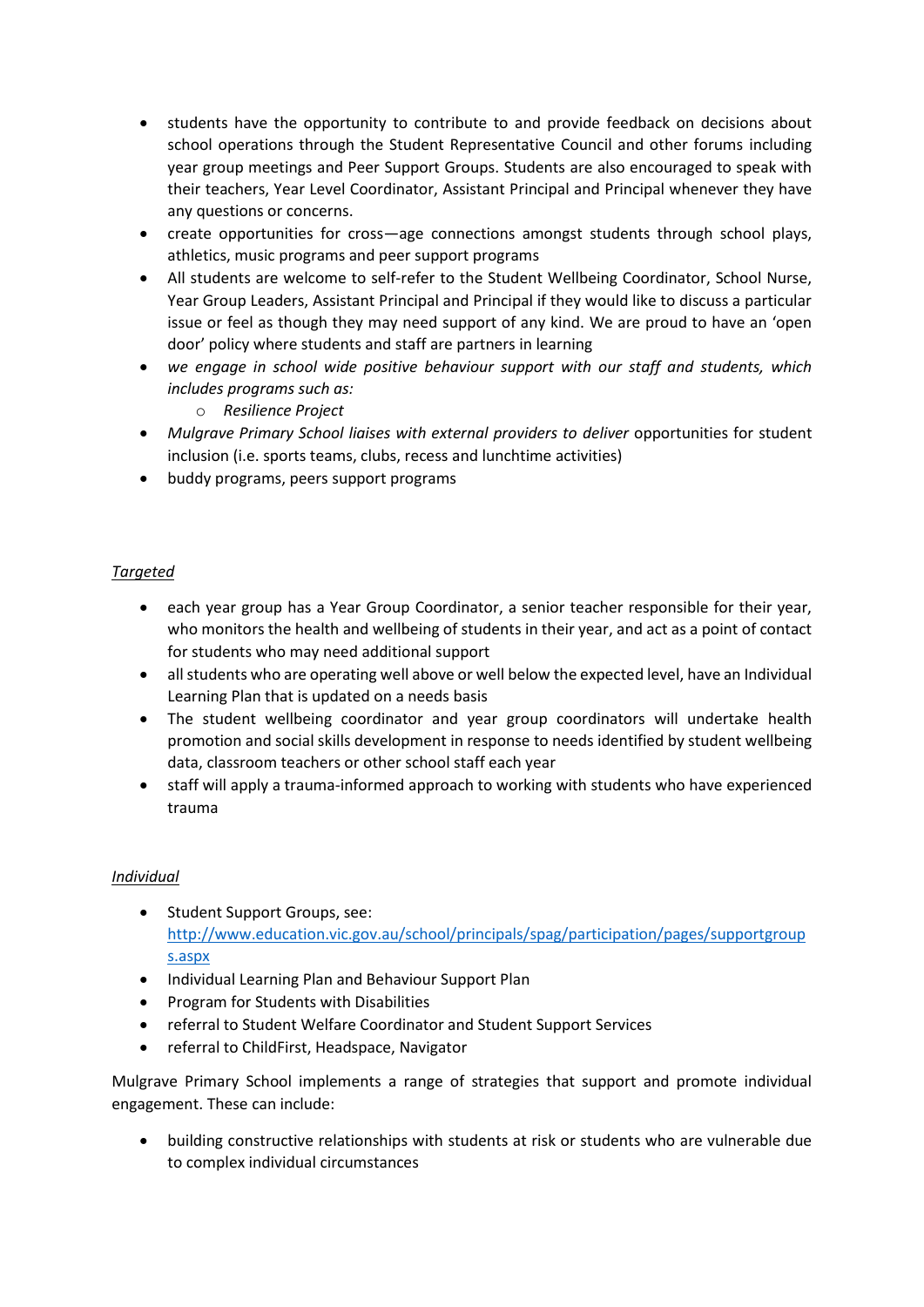- meeting with student and their parent/carer to talk about how best to help the student engage with school
- developing an Individual Learning Plan and/or a Behaviour Support Plan
- considering if any environmental changes need to be made, for example changing the classroom set up
- referring the student to:
	- o school-based wellbeing supports
	- o Student Support Services
	- o Appropriate external supports such as council based youth and family services, other allied health professionals, headspace, child and adolescent mental health services or ChildFirst
	- o Re-engagement programs such as Navigator

Where necessary the school will support the student's family to engage by:

- being responsive and sensitive to changes in the student's circumstances and health and wellbeing
- collaborating, where appropriate and with the support of the student and their family, with any external allied health professionals, services or agencies that are supporting the student
- monitoring individual student attendance and developing an Attendance Improvement Plans in collaboration with the student and their family
- running regular Student Support Group meetings for all students:
	- o with a disability
	- o in Out of Home Care

and with other complex needs that require ongoing support and monitoring.

## 3. Identifying students in need of support

Mulgrave Primary School is committed to providing the necessary support to ensure our students are supported intellectually, emotionally and socially. The Student Wellbeing Coordinator plays a significant role in developing and implementing strategies help identify students in need of support and enhance student wellbeing. Mulgrave Primary School will utilise the following information and tools to identify students in need of extra emotional, social or educational support:

- personal, health and learning information gathered upon enrolment and while the student is enrolled
- attendance records
- academic performance
- observations by school staff such as changes in engagement, behaviour, self-care, social connectedness and motivation
- attendance, detention and suspension data
- engagement with families
- self-referrals or referrals from peers
- *engaging with relevant agencies*

Our approach to teaching and learning aims to meet individual learning needs and to maximise each child's potential. It aims to enable students to: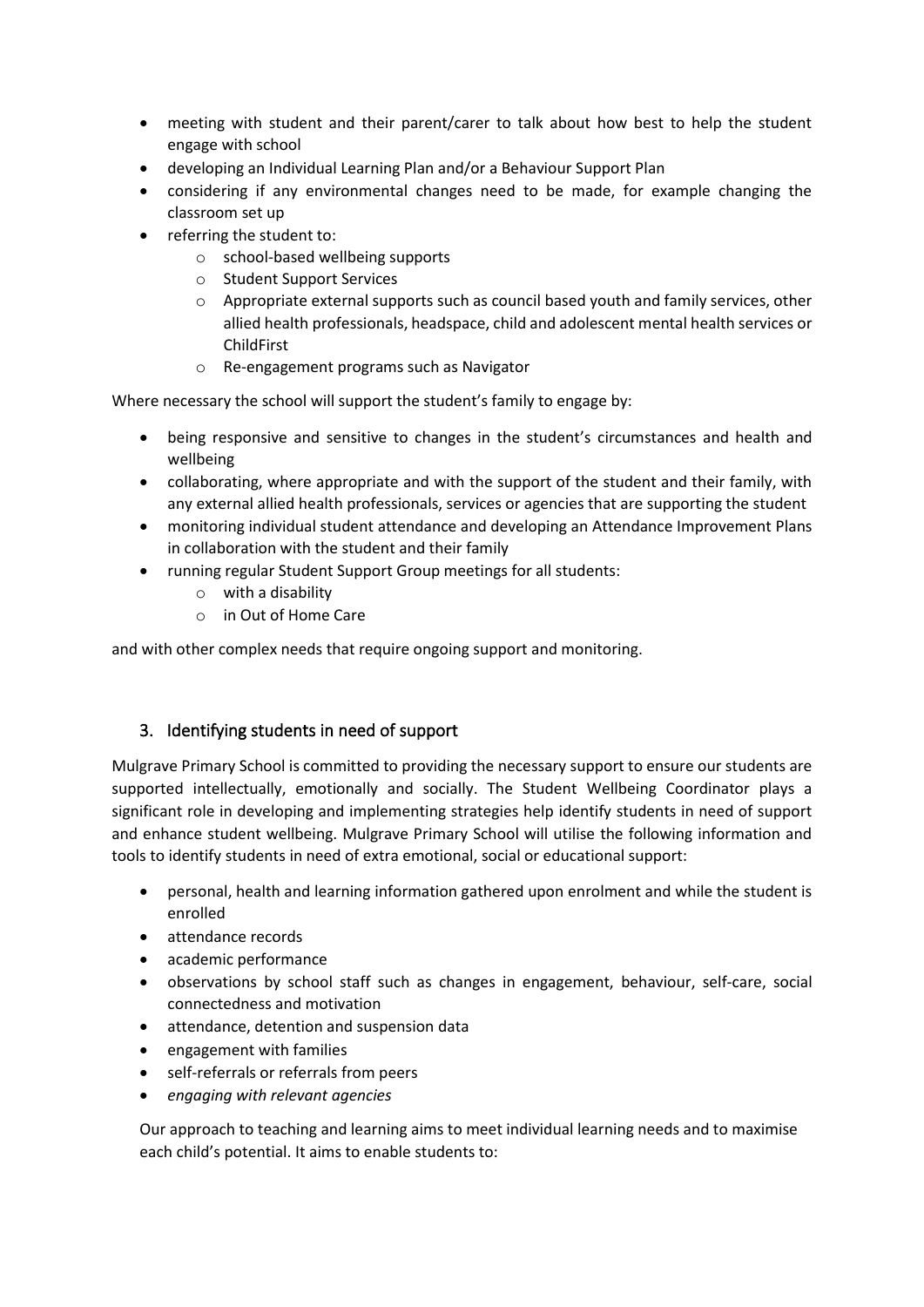- • Experience a broad curriculum
- • Be literate and numerate
- • Learn in a variety of ways
- • Find their learning satisfying in situations that provide opportunities for success
- • Actively participate in experiences that integrate inquiry and understanding with practical experience
- • Develop thinkers who work independently and collaboratively
- Use Information and Communications Technology (ICT) as creative tools for learning
- • Develop confidence in their abilities and be able to define values, express ideas, formulate opinions
- and become self-extended learners
- • Co-operate with others to develop desirable attitudes and interests that can continue beyond school

## 4. Student rights and responsibilities

All members of our school community have a right to experience a safe and supportive school environment. We expect that all students, staff, parents and carers treat each other with respect and dignity. Our school's Statement of Values highlights the rights and responsibilities of members of our community.

#### **Rights and Responsibilities of Students**

| <b>Rights</b>                                                                                                                                                 | <b>Responsibilities</b>                                                                                                                                                                                                                                                                                                                                                                                      |
|---------------------------------------------------------------------------------------------------------------------------------------------------------------|--------------------------------------------------------------------------------------------------------------------------------------------------------------------------------------------------------------------------------------------------------------------------------------------------------------------------------------------------------------------------------------------------------------|
| Students have a right to:                                                                                                                                     | Students have a responsibility to:                                                                                                                                                                                                                                                                                                                                                                           |
| work in a secure environment<br>where, without intimidation,<br>bullying (including cyber-<br>bullying) or harassment they are<br>able to fully develop their | participate fully in the school's educational program and<br>to attend regularly. Students should also be expected to<br>display positive behaviours that demonstrate respect for<br>themselves, their peers, their teachers and all other<br>members of the school community.<br>Demonstrate respect for the rights of others, including<br>$\bullet$<br>the right to learn, will contribute to an engaging |
| talents, interests, and ambition<br>participate fully in the school's                                                                                         |                                                                                                                                                                                                                                                                                                                                                                                                              |
| educational program                                                                                                                                           | educational experience for themselves and other<br>students.                                                                                                                                                                                                                                                                                                                                                 |
|                                                                                                                                                               | As students progress through school they will be<br>encouraged and supported to take greater responsibility<br>for their own learning and participation as members of<br>the whole school community. This involves developing as<br>individual learners who increasingly manage their own<br>learning and growth by setting goals and managing<br>resources to achieve these goals.                          |
|                                                                                                                                                               | Students should, with support, be expected to participate<br>$\bullet$<br>fully in the school's educational program and to attend<br>regularly. Students should also display positive<br>behaviours that demonstrate respect for themselves,<br>their peers, their teachers and all other members of the<br>school community.                                                                                |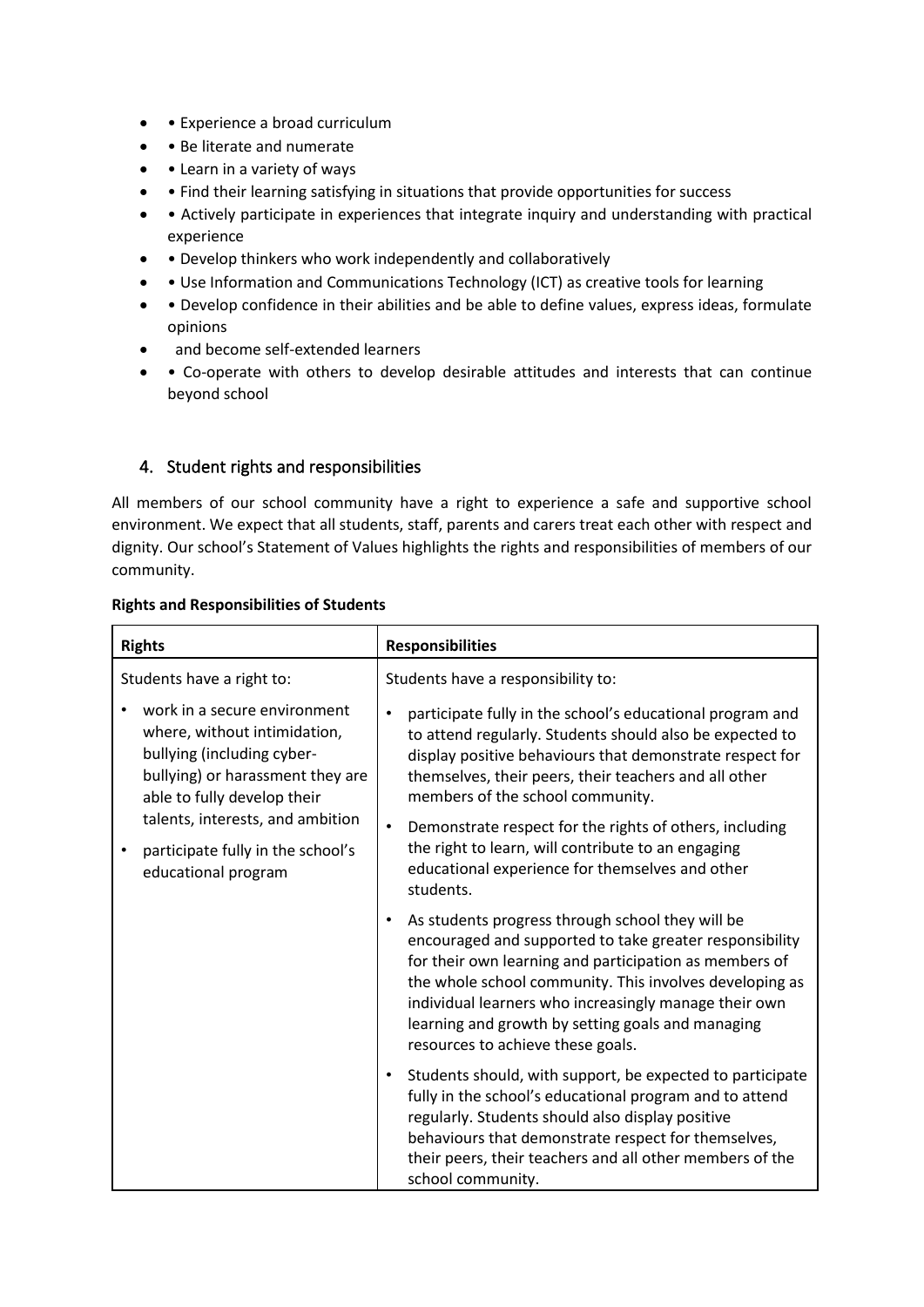#### **Rights and Responsibilities of Parents/carers**

| <b>Rights</b>                                                                                                                                                                                 | <b>Responsibilities</b>                                                                                                                                                                                                                                                                                                                                                                                                                                                             |
|-----------------------------------------------------------------------------------------------------------------------------------------------------------------------------------------------|-------------------------------------------------------------------------------------------------------------------------------------------------------------------------------------------------------------------------------------------------------------------------------------------------------------------------------------------------------------------------------------------------------------------------------------------------------------------------------------|
| parents/carers have a right to<br>expect that their children will be<br>educated in a secure<br>environment in which care,<br>courtesy and respect for the<br>rights of others are encouraged | Parents/carers have a responsibility to:<br>promote positive educational outcomes for their children<br>by taking an active interest in their child's educational<br>progress and by modelling positive behaviours.<br>Ensure their child's regular attendance<br>Engage in regular and constructive communication with<br>٠<br>school staff regarding their child's learning.<br>support the school in maintaining a safe and respectful<br>learning environment for all students. |

#### **Rights and Responsibilities of Teachers**

| <b>Rights</b>                                                                                                                                                                                                                                               | <b>Responsibilities</b>                                                                            |
|-------------------------------------------------------------------------------------------------------------------------------------------------------------------------------------------------------------------------------------------------------------|----------------------------------------------------------------------------------------------------|
| Teachers have a right to                                                                                                                                                                                                                                    | Teachers have a responsibility to                                                                  |
| expect that they will be able to<br>teach in an orderly and<br>cooperative environment<br>be informed, within Privacy<br>٠<br>requirements, about matters<br>relating to students that will<br>affect the teaching and learning<br>program for that student | fairly, reasonably and consistently, implement the<br>engagement policy.                           |
|                                                                                                                                                                                                                                                             | Know how students learn and how to teach them<br>٠<br>effectively.                                 |
|                                                                                                                                                                                                                                                             | Know the content they teach.<br>٠                                                                  |
|                                                                                                                                                                                                                                                             | Know their students.                                                                               |
|                                                                                                                                                                                                                                                             | Plan and assess for effective learning.<br>٠                                                       |
|                                                                                                                                                                                                                                                             | Create and maintain safe and challenging learning<br>environments.                                 |
|                                                                                                                                                                                                                                                             | use a range of teaching strategies and resources to<br>٠<br>engage students in effective learning. |

Students who may have a complaint or concern about something that has happened at school are encouraged to speak to their parents or carers and approach a trusted teacher or a member of the school leadership team.

## 5. Student behavioural expectations and management

At Mulgrave Primary School there are high expectations of students in regard to both their learning and their behaviour. The school endeavours to promote a strong sense of belonging to an active community of learners. Students will act safely and responsibly in the playground and the classroom and treat all people with respect. Mulgrave Primary School endeavours to raise school community awareness of what makes students resilient and helps them to develop strategies to reduce vulnerabilities and increase coping skills.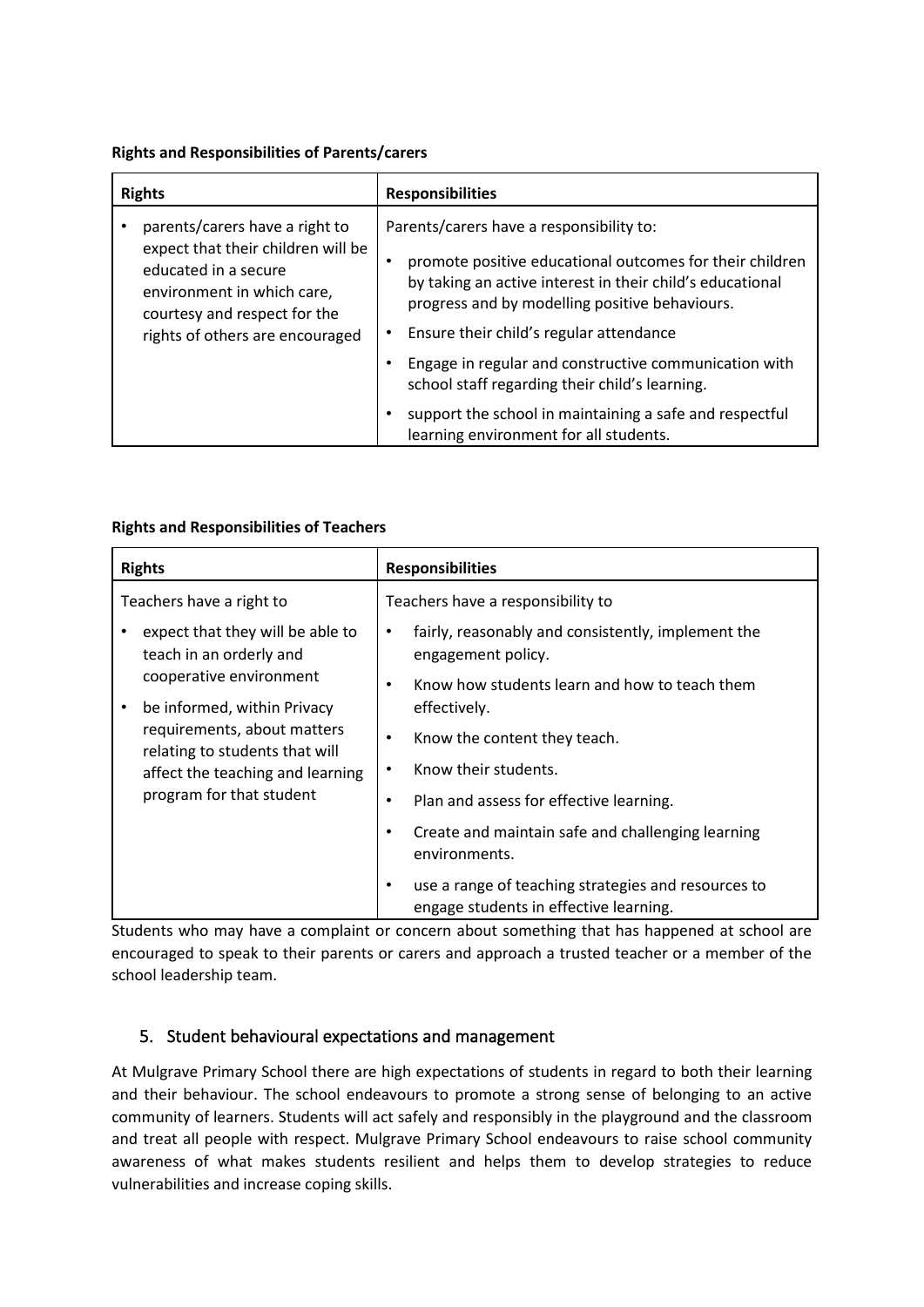Mulgrave Primary School has a focus on Restorative Practices

The school is committed to the use of restorative practices with students. Restorative Practices:

• are underpinned by student learning and facilitate an environment of safety, trust and connectedness (Bond et al. 2001, Fuller 1999)

• promote awareness of others, responsibility and empathy (Hopkins 2002)

• involve direct and voluntary participation of those affected by misconduct in its resolution (Braithwaite 2001b)

• promote relationship management rather than behaviour management (Cameron & Thorsborne 2001)

- separate the deed from the doer (Marshall et al. 2002)
- are systematic, not situational (Armstrong 2004)

• are concerned with establishing or re-establishing social equality in relationships; that is, relationships in which each person's rights to equal dignity, concern and respect are satisfied (Morrison 2002).

Behavioural expectations of students, staff and families are grounded in our school's Statement of Values. Student bullying behaviour will be responded to consistently with Mulgrave Primary School's Bullying policy.

When a student acts in breach of the behaviour standards of our school community, Mulgrave Primary School will institute a staged response, consistent with the Department's Student Engagement and Inclusion Guidelines. Where appropriate, parents will be informed about the inappropriate behaviour and the disciplinary action taken by teachers and other school staff.

Disciplinary measures may be used as part of a staged response to inappropriate behaviour in combination with other engagement and support strategies to ensure that factors that may have contributed to the student's behaviour are identified and addressed. Disciplinary measures at our school will be applied fairly and consistently. Students will always be provided with an opportunity to be heard.

Disciplinary measures that may be applied include:

- warning a student that their behaviour is inappropriate
- teacher controlled consequences such as moving a student in a classroom or other reasonable and proportionate responses to misbehaviour
- withdrawal of privileges
- referral to the Year Level Coordinator
- restorative practices
- detentions
- behaviour reviews
- suspension
- expulsion

Suspension and expulsion are measures of last resort and may only be used in particular situations consistent with Department policy, available at: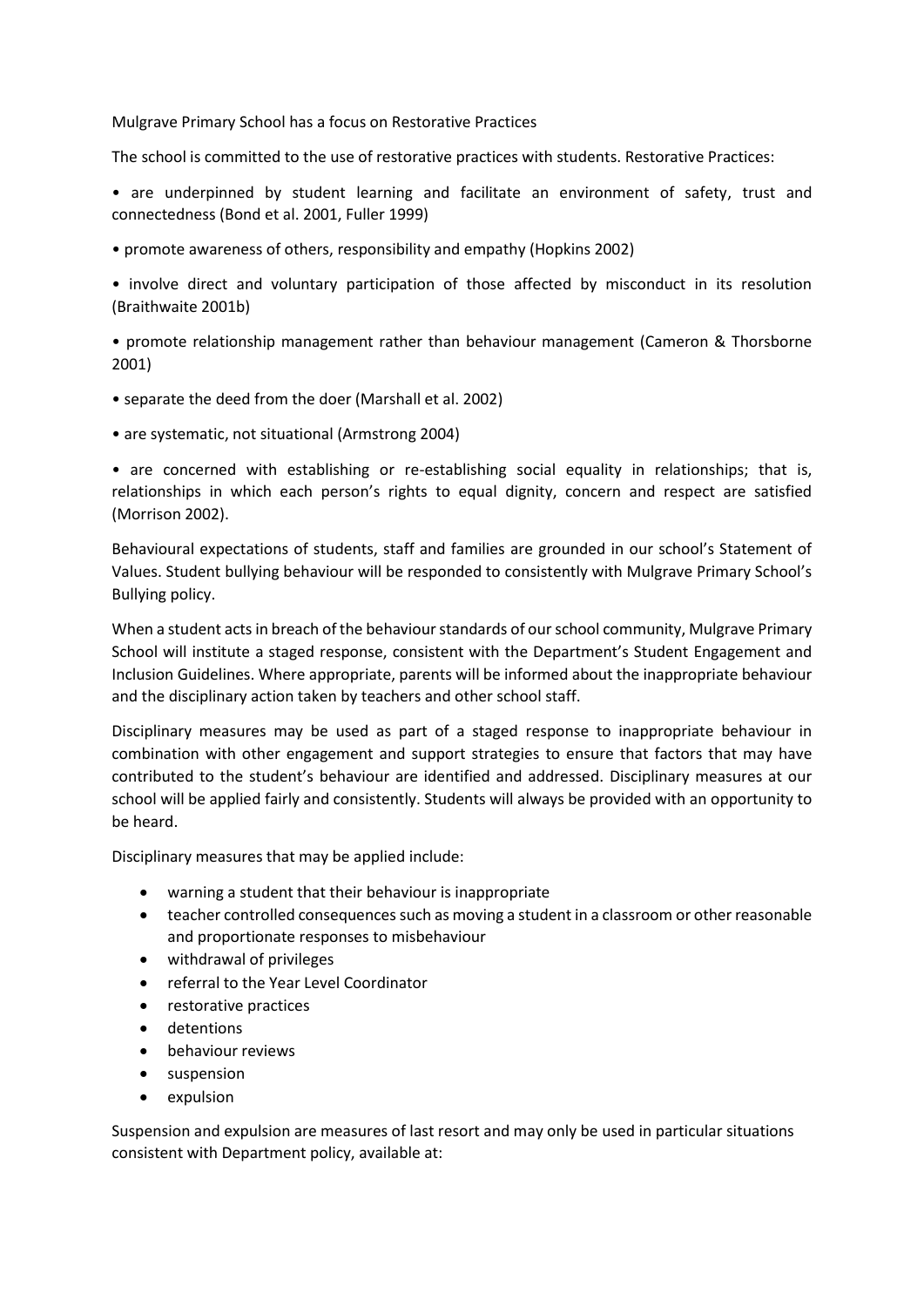- <https://www2.education.vic.gov.au/pal/suspensions/policy>
- <https://www2.education.vic.gov.au/pal/expulsions/policy>

<https://www2.education.vic.gov.au/pal/restraint-seclusion/policy>

Corporal punishment is prohibited in our school and will not be used in any circumstance.

## 6. Engaging with families

Mulgrave Primary School values the input of parents and carers, and we will strive to support families to engage in their child's learning and build their capacity as active learners. We aim to be partners in learning with parents and carers in our school community.

We work hard to create successful partnerships with parents and carers by:

- ensuring that all parents have access to our school policies and procedures, available on our school website
- maintaining an open, respectful line of communication between parents and staff, supported by our Communicating with School Staff policy.
- providing parent volunteer opportunities so that families can contribute to school activities
- involving families with curriculum-related activities
- involving families in school decision making
- coordinating resources and services from the community for families
- Including families in Student Support Groups and developing individual plans for students.

#### 7. Evaluation

Mulgrave Primary School will collect data each year to understand the frequency and types of wellbeing issues that are experienced by our students so that we can measure the success or otherwise of our school based strategies and identify emerging trends or needs.

Sources of data that will be assessed on an annual basis include:

- student survey data
- incidents data
- school reports
- parent survey
- case management
- CASES21 **SOCS**

## COMMUNICATION

This policy will be communicated to our school community in the following ways:

- Available publicly on our school's website
- Included in staff induction processes
- Included as annual reference in school newsletter
- Made available in hard copy from school administration upon request